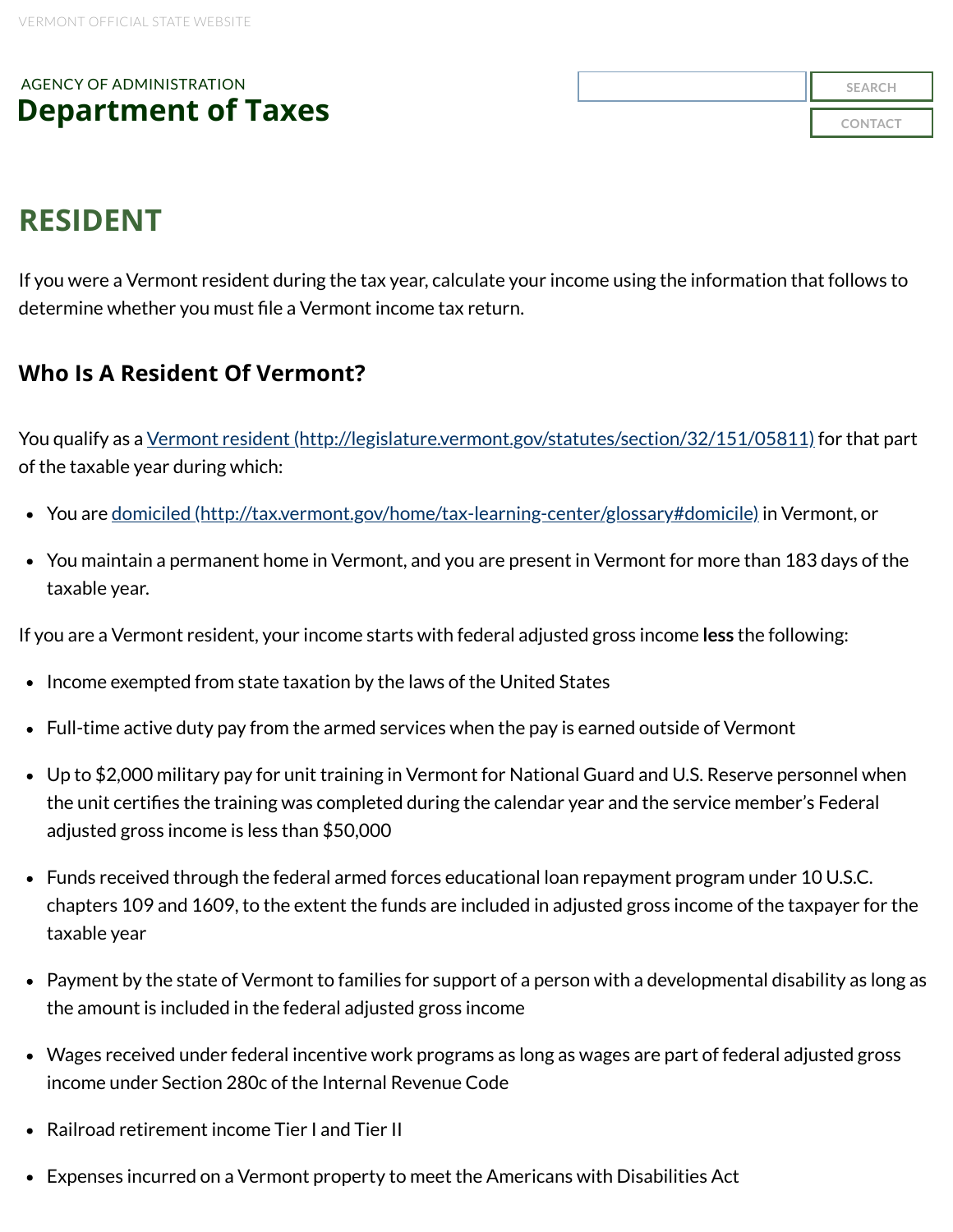If the result is **more than \$100**, then you must file a Vermont income tax return.

Learn more about part-year residents [\(http://tax.vermont.gov/individuals/income-tax-returns/who-needs-to-](http://tax.vermont.gov/individuals/income-tax-returns/who-needs-to-file/part-year-resident) file/part-year-resident) and nonresidents [\(http://tax.vermont.gov/individuals/income-tax-returns/who-needs-to](http://tax.vermont.gov/individuals/income-tax-returns/who-needs-to-file/nonresident) file/nonresident).

#### **Contact**

**Commissioner Craig Bolio** (802) 828-2505 | **[Department](https://tax.vermont.gov/directory) Directory**

**Taxpayer Services** (802) 828-2865 Mon, Tue, Thu, Fri, 7:45 am-4:30 pm

**Taxpayer Assistance Window** 1st Floor Lobby | 133 State Street Montpelier, VT 05602 Monday to Friday, 7:45 am-4:30 pm

**Public Records [Request](https://tax.vermont.gov/public-records-request) [Statewide](http://aoa.vermont.gov/statewide-public-record-requests) Public Records Database Government [Transparency](https://tax.vermont.gov/government-transparency)**

#### **About**

[Commissioner](https://tax.vermont.gov/commissioner) **Our [Department](https://tax.vermont.gov/department)** [Job Seekers](https://tax.vermont.gov/careers)

Taxpayer [Advocate](https://tax.vermont.gov/help-and-resources/taxpayer-advocate)

Vermont [Department](https://labor.vermont.gov/) of Labor

Vermont [Secretary](https://www.sec.state.vt.us/) of State

[Vermont](https://legislature.vermont.gov/statutes/) Statutes Online

Site [Map](http://tax.vermont.gov/sitemap)

#### **Connect**

Send a [Message](https://tax.vermont.gov/contact)